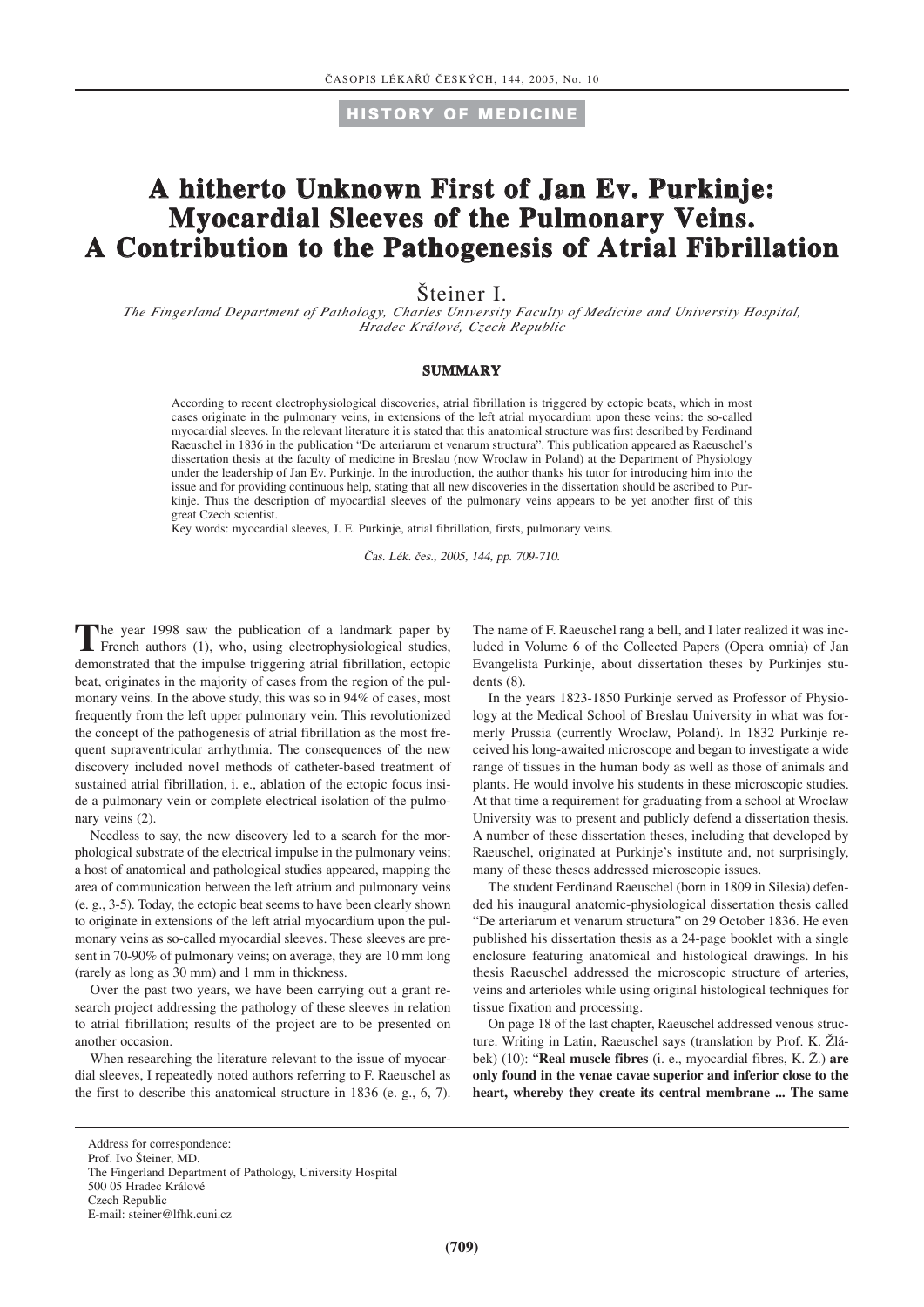#### **behaviour can be found with pulmonary veins, whose muscular central layer can be shown until the place where their branches further divide into separate branches "**. This is in fact the very first description of pulmonary vein myocardial sleeves!

The introduction of Raeuschel's dissertation thesis is most interesting as regards the first description of this anatomical structure. Raeuschel, the author, dedicates his first scientific paper to "J. E. Purkinje, the most reputable, respected, and greatest man …… on grounds of his excellent education and learning, to the dearest tutor, deserving ultimate respect".

Still, it is the foreword to the thesis which is most eloquent: "…Purkinje readily persuaded me, as a scholar in the dark as regards the topic of my dissertation thesis, to investigate, under his guidance, the structure of walls of blood vessels and to present my observations in a modest dissertation thesis... The respected man provided me, a beginner, with not negligible assistance in those experiments, and I openly declare that, if the reader finds anything new or a more careful observation in my modest dissertation thesis, **the credit for this should not go so much to me but to the respected man..."**.

Therefore the situation resembles that of most scientific papers developed by students, whereby the idea and methods have been adopted from the tutor, the supervisor.

One can thus give the credit for the first description of pulmonary vein myocardial sleeves to the long series of discoveries of our great scholar. However, it took more than 160 years before the discovery made by Raeuschel-Purkinje was officially recognized and translated into clinical practice in the management of patients with atrial fibrillation.

#### REFERENCES

- 1. **Haissaguerre, M., Jais, P., Shah, D.C. et al.:** Spontaneous initiation of atrial fibrillation by ectopic beats originating in the pulmonary veins. N. Engl. J. Med., 1998, 339, pp. 659-666.
- 2. **Kautzner, J. (ed.):** Fibrilace síní. Kardiologická revue, Suppl., 2002, 2, pp. 108-145.
- 3. **Saito, T., Waki, K., Becker, A. E.:** Left atrial myocardial extension onto pulmonary veins in humans: anatomic observations relevant for atrial arrhythmias. J. Cardiovasc. Electrophysiol., 2000, 11, p. 888-894.
- 4. **Ho, S. Y., Cabrera, J. A., Tran, V. H. et al.:** Architecture of the pulmonary veins: relevance to radiofrequency ablation. Heart, 2001, 86, pp. 265-270.
- 5. **Kholová, I., Kautzner, J.:** Anatomic characteristics of extensions of atrial myocardium into the pulmonary veins in subjects with and without atrial fibrillation. PACE, 2003, 26, pp. 1348-1355.
- 6. **Burch, G. E., Romney, R. B.:** Functional anatomy and "throttle valve" action of the pulmonary veins. Am. Heart J., 1954, 47, pp. 58-66.
- 7. **Nathan, H., Eliakim, M.:** The junction between the left atrium and the pulmonary veins. An anatomic study of human hearts. Circulation, 1966, 34, pp. 412-422.
- 8. **Purkyně, J. E.:** Opera omnia, Vol. VI. (Dissertations of Purkinje's disciples). Praha, SZN, 1954.
- 9. Idem, pp. 165-183.
- 10. Idem, pp. 551-572, 758-760.

*This paper was supported by grant NA 7592-3/2003 awarded by the Internal Grant Agency of the Ministry of Health of the Czech Republic.*

Translation: René Prahl

### **COMMENTARY**

# **Comment on the Article by Prof. I. Šteiner "A hitherto Unknown First of Jan Ev. Purkinje: Myocardial Sleeves of the Pulmonary Veins. A Contribution to the Pathogenesis of Atrial Fibrillation"**

One can only note with pleasure that the name of Jan Evangelista Purkinje (spelled Purkyně in Czech) is not merely a name engraved on the tomb of a prominent personality of the past, or simply a long-forgotten classic. The article by Prof. Šteiner discusses another - and by no means insignificant - primacy of perhaps the ultimate giant of Czech medical science. The fact that Purkinje eminence was already realized by his contemporaries is attested to, among other things, by the perhaps notorious sentence from a letter by J. W. Goethe to Purkinje, dated 18 March 1826: "It is not easy to master the wealth of experience you have drawn from Nature with such dogged effort and determination." It is also not exceptional for the ingenious ideas of Purkinje to form the basis of his disciples' dissertation theses. At the same time, Raeuschel's dissertation thesis has long been a well-known area, and the issue of structural differences among various arteries that it mostly addresses – which is of interest to researchers - continues to be quoted frequently. However, it is the earlier part of Raeuschel's dissertation thesis referring to the discovery of pulmonary vein myocardial sleeves that has clearly been long out of our focus. This is most likely due to the fact that the role of pulmonary vein myocardial sleeves in the pathogenesis of atrial fibrillation was only recently identified (1), so the discovery was not given adequate attention. Still, as clearly suggested in the editorial by Prof. Šteiner, it seems the chapter of mapping the

Address for correspondence: Prof. Otomar Kittnar, MD.

Institute of Physiology, Charles University in Prague, First Faculty of Medicine

<sup>128 00</sup> Prague 2, Albertov 5

Czech Republic

E-mail:otomar.kittnar@lf1.cuni.cz